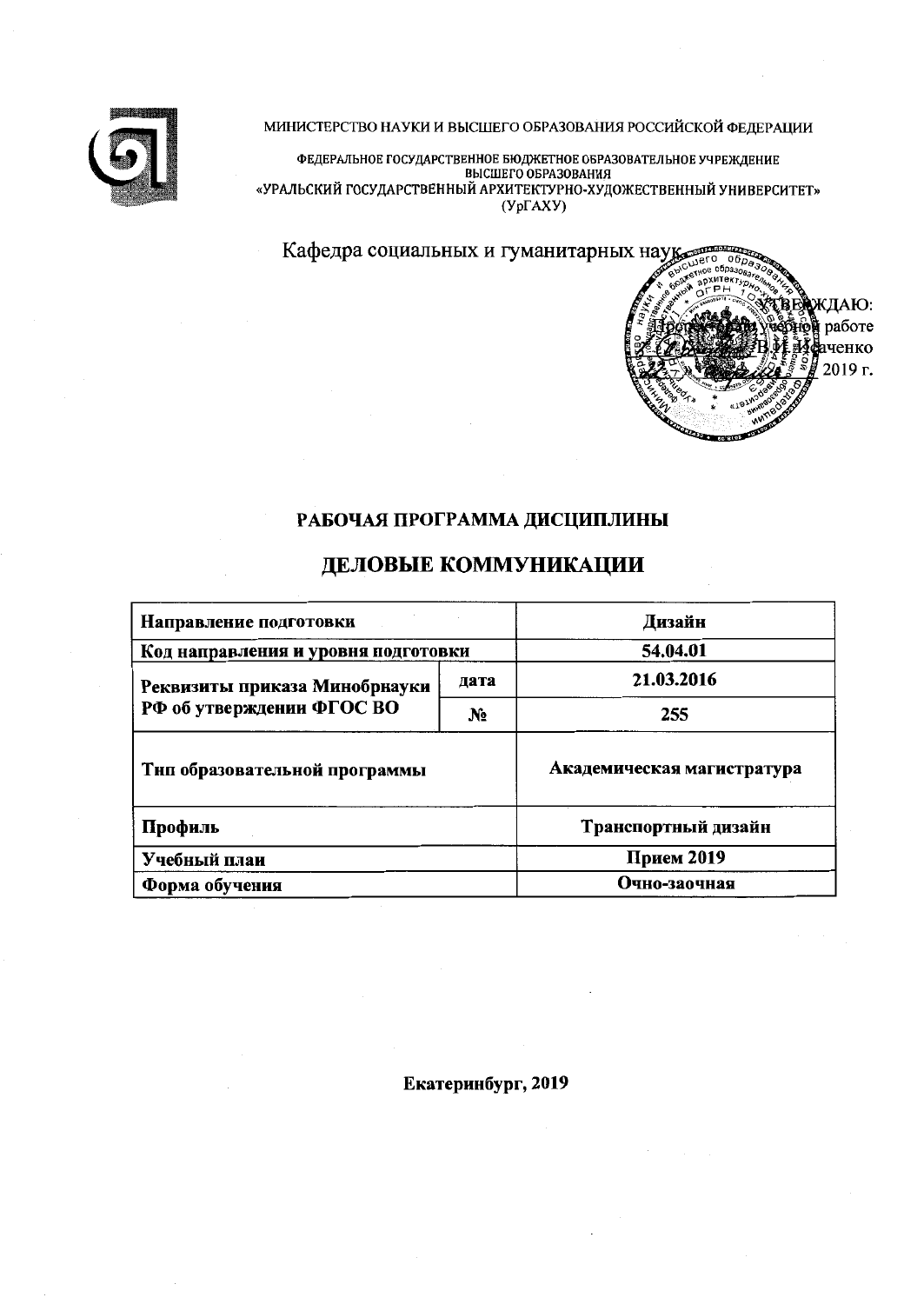### 1. ОБЩАЯ ХАРАКТЕРИСТИКА ДИСЦИПЛИНЫ

## ДЕЛОВЫЕ КОММУНИКАЦИИ

## 1.1. Место дисциплины в структуре образовательной программы, связи с другими лиспиплинами:

Дисциплина ДЕЛОВЫЕ КОММУНИКАЦИИ входит в базовую часть образовательной программы. Дисциплина базируется на знаниях, умениях и навыках, сформированных в результате освоения студентами дисциплины «Философия науки, дизайна, искусства». Дисциплина «Деловые коммуникации» формирует знания, необходимые для производственной преддипломной практики. Результаты изучения дисциплины будут использованы при осуществлении профессиональной деятельности дизайнера.

#### 1.2. Аннотация содержания дисциплины:

Лисциплина «Деловые коммуникации» состоит из двух разделов.

Раздел 1. Устные деловые коммуникации: Специфика устного публичного выступления дизайнера. Основы подготовки к устному публичному выступлению. Формы устной деловой коммуникации.

Раздел 2. Письменные деловые коммуникации: Стилистика деловой речи. Особенности официально-делового стиля речи. Служебный этикет в деловой коммуникации. Конструктор делового письма.

#### 1.3. Краткий план построення процесса изучення дисциплнны:

Процесс изучения дисциплины включает лекции, семинары и самостоятельную работу студентов. Основные формы интерактивного обучения: деловая игра, лекция - дискуссия, лекция с элементами эвристической беседы. В ходе изучения дисциплины студенты выполняют контрольную работу.

Форма заключительного контроля при промежуточной аттестации - экзамен. Для проведения промежуточной аттестации по дисциплине создан фонд оценочных средств.

Оценка по дисциплине носит интегрированный характер, учитывающий результаты оценивания участия студентов в аудиторных занятиях, качества и своевременности выполнения контрольной работы, устного ответа на экзамене.

#### 1.4. Планируемые результаты обучения по дисциплине

Изучение дисциплины является этапом формирования у студента следующих компетенций:

ОК-1: способностью к абстрактному мышлению, анализу, синтезу

ОК-2: готовностью действовать в нестандартных ситуациях, нести социальную ответственность за принятые решения

ОПК-1: способностью совершенствовать и развивать свой интеллектуальный и

общекультурный уровень

ОПК-3: готовностью использовать на практике умения и навыки в организации научноисследовательских работ

ОПК-4: способностью вести научную и профессиональную дискуссию

ОПК-5: готовностью проявлять творческую инициативу, брать на себя всю полноту профессиональной ответственности

Планируемый результат изучения дисциплины в составе названных компетенций:

Способность к абстрактному мышлению, анализу, синтезу, умение вести научную и профессиональную дискуссию, используя знание особенностей официально-делового стиля речи; способность совершенствовать и развивать свой интеллектуальный и общекультурный уровень, способность анализировать устную и письменную коммуникации; готовность действовать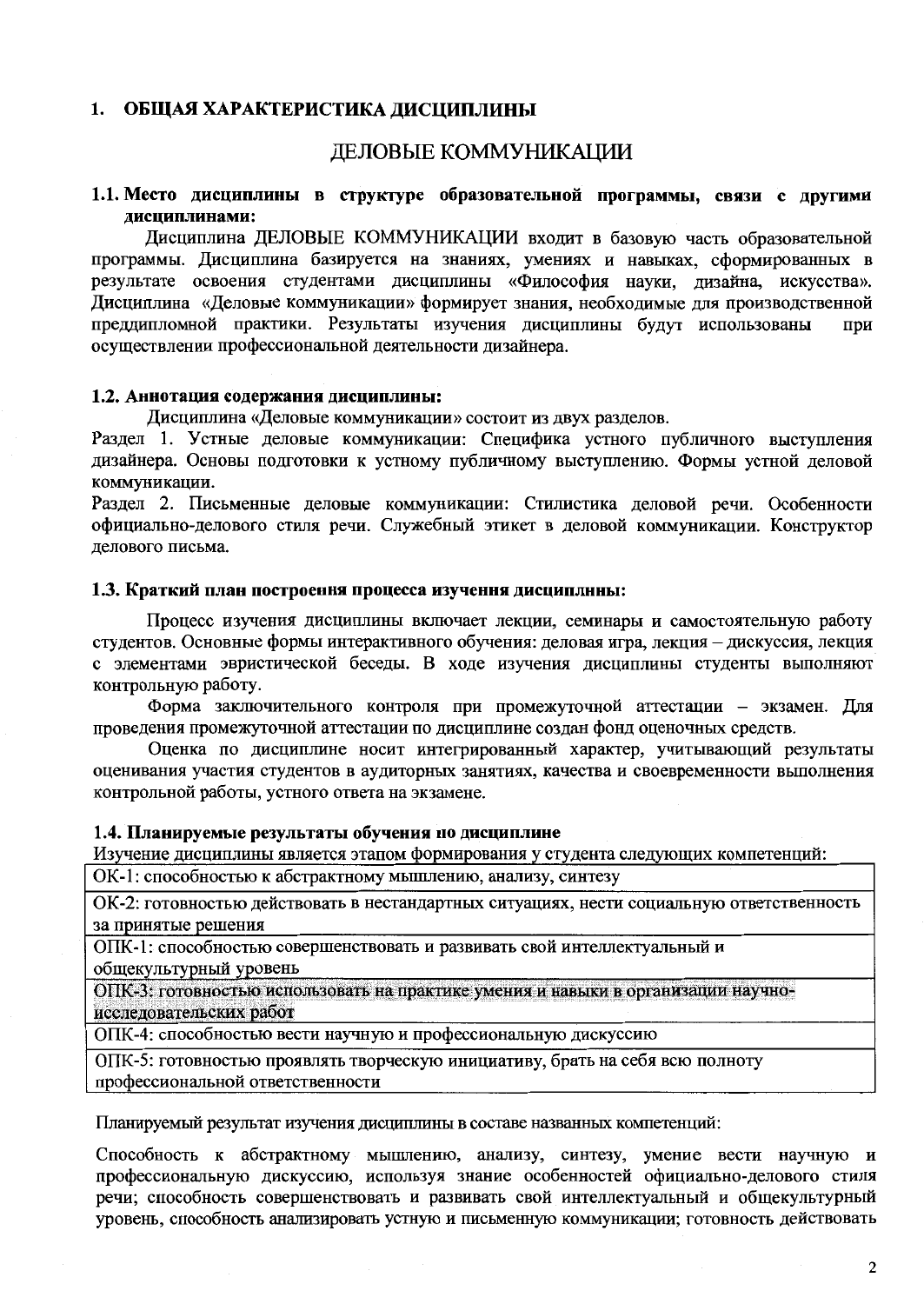в нестандартных ситуациях, нести социальную ответственность за принятые решения, проявлять творческую инициативу, брать на себя всю полноту профессиональной ответственности.

В результате изучения дисциплины обучающийся должен:

Знать и понимать: принципы развития общекультурного и интеллектуального уровня, принципы овладения коммуникативными навыками в процессе ведения дискуссии в научной и бизнес-практике; принципы использования творческого потенциала коммуникативных средств в устной и письменной деловой коммуникации, правила этики и этикета в письменных деловых коммуникациях.

Уметь:

- а) применять знание и понимание принципов самосовершенствования и развития коммуникативной творческого потенциала, принципов ведения деловой корреспонденции и деятельности и разнообразных форм устной деловой коммуникации, уметь использовать коммуникативные навыки в нестандартных ситуациях во время научных и профессиональных дискуссий;
- б) выносить суждения на базе профессионального и аргументированного коммуникативного анализа, владеть опытом инициативных публичных выступлений, реализуя навыки научноисследовательской и творческой деятельности;
- в) комментировать данные и результаты, связанные с областью изучения коллегам и преподавателю.

Демонстрировать навыки и опыт деятельности с использованием полученных знаний и умений в научной и профессиональной деятельности для эффективного осуществления деловой корреспонденции и устных деловых коммуникаций дизайнера.

|                         |                              |                |                                          | занятия     | Аудиторные                             |                             | Самостоятельная работа       |                          |                           |                                   |                         |                                    |                                   |                                   |                                             |                                       |                                     |                                        |                                                   |
|-------------------------|------------------------------|----------------|------------------------------------------|-------------|----------------------------------------|-----------------------------|------------------------------|--------------------------|---------------------------|-----------------------------------|-------------------------|------------------------------------|-----------------------------------|-----------------------------------|---------------------------------------------|---------------------------------------|-------------------------------------|----------------------------------------|---------------------------------------------------|
| По Семестрам            | (3.e.)<br>единиц<br>Зачетных | (aac)<br>Часов | $\epsilon$ cezo<br>занятия<br>Аудиторные | E<br>Лекции | занятия (ПЗ), Семинары<br>Практические | виды занятий (Др)<br>Другие | Самостоятельная работа всего | (KII)<br>Курсовой проект | (E)<br>работа<br>Курсовая | Расчетно-графическая работа (PГР) | Графическая работа (ГР) | $(\mathbb{P})$<br>Расчетная работа | $\widehat{\mathbf{e}}$<br>Pedepar | $(\mathbb{H})$<br>Домашняя работа | клаузура)<br>(acce,<br>работа<br>Гворческая | работе<br>контрольной<br>Подготовка к | зачету<br>экзамену,<br>Подготовка к | занятий<br>Другие виды самостоятельных | Форма промежуточной аттестации по<br>дисциплине*. |
| $\overline{\mathbf{3}}$ | $\overline{2}$               | 72             | 18                                       | 4           | 14                                     |                             | 54                           |                          |                           |                                   |                         |                                    |                                   |                                   |                                             | 2                                     | 36                                  | 16                                     | Экз                                               |
| Ит<br>oro               | $\mathbf{2}$                 | 72             | 18                                       | 4           | 14                                     |                             | 54                           |                          |                           |                                   |                         |                                    |                                   |                                   |                                             | 2                                     | 36                                  | 16                                     |                                                   |

#### 1.5. Объем дисциплины

\*Зачет с оценкой - 30, Зачет - Зач, Экзамен - Экз, Курсовые проекты - КП, Курсовые работы - КР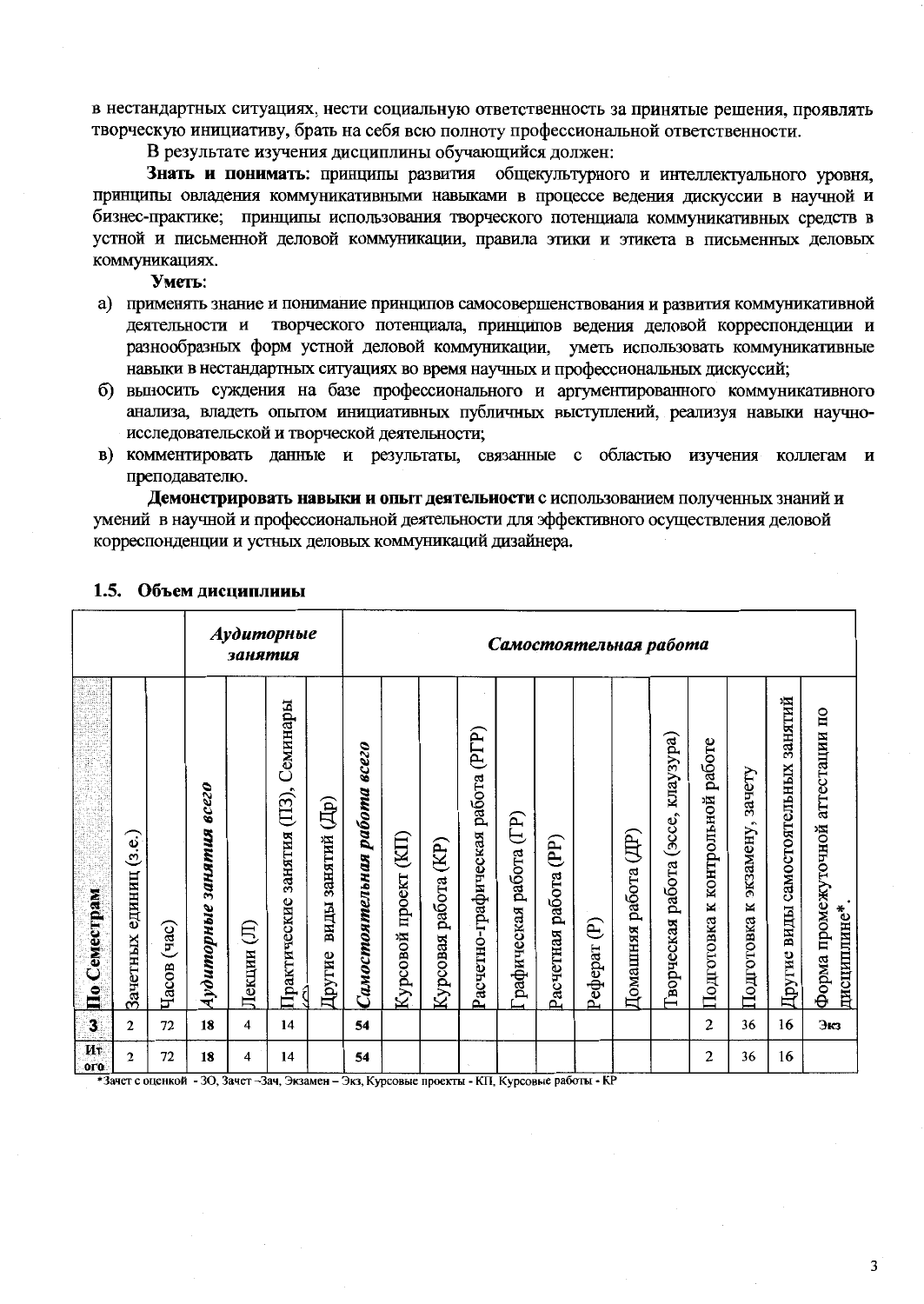# 2. СОДЕРЖАНИЕ ДИСЦИПЛИНЫ

| Код        |                                                                                                                                                                                                                                                                                                                                                                                                                                                                                                                                                                                                                                                                                                                                                                                                                                                          |
|------------|----------------------------------------------------------------------------------------------------------------------------------------------------------------------------------------------------------------------------------------------------------------------------------------------------------------------------------------------------------------------------------------------------------------------------------------------------------------------------------------------------------------------------------------------------------------------------------------------------------------------------------------------------------------------------------------------------------------------------------------------------------------------------------------------------------------------------------------------------------|
| раздела    | Раздел, тема, содержание дисциплины*                                                                                                                                                                                                                                                                                                                                                                                                                                                                                                                                                                                                                                                                                                                                                                                                                     |
| P.1        | Устные деловые коммуникации                                                                                                                                                                                                                                                                                                                                                                                                                                                                                                                                                                                                                                                                                                                                                                                                                              |
| <b>T.1</b> | Специфика<br>публичного<br>устного<br>дизайнера.<br>Общая<br>выступления<br>характеристика устной деловой коммуникации дизайнера. Устное публичное<br>выступление в сфере дизайна как триединый процесс (коммуникация -<br>интеракция - перцепция). Специфика работы над публичным выступлением.<br>публичного<br>Функции<br>информационно-коммуникативная,<br>выступления:<br>интерактивная,<br>гносеологическая,<br>аксиологическая,<br>нормативная,<br>перцептивная.                                                                                                                                                                                                                                                                                                                                                                                  |
| T.2        | Основы подготовки к устному публичному выступлению. Матрица<br>самоанализа качества речи: анализ проблем, связанных с метасообщением<br>(косвенным сообщением дизайнера о себе и о степени освоенности материала).<br>Матрица самоанализа качества речи: анализ качества голоса и речи<br>выступающего дизайнера. Матрица самоанализа качества речи: анализ текста<br>устного выступления дизайнера. Этапы подготовки публичного выступления.<br>Инвенция как подбор необходимого материала для выступления дизайнера.<br>как этап распределения материала в некой логической<br>Диспозиция<br>последовательности. Элокуция как этап литературной обработки речи перед<br>устным выступлением дизайнера. Мемория как этап запоминания текста перед<br>презентацией. Акция как этап отработки произнесения текста перед устным<br>выступлением дизайнера. |
| <b>T.3</b> | Формы устной деловой коммуникации. Специфика переговоров в сфере<br>дизайна: баланс между рациональностью и эмоциями клиента. Собеседование и<br>переговоры: показатели успешности. Деловая беседа и переговоры: общее и<br>отличия. Принципы подготовки успешной презентации. Основные элементы<br>подготовки эффективных переговоров: разработка плана и программы<br>переговоров, решение организационных вопросов.<br>Специфика ведения<br>дискуссии в научной деятельности и бизнес-практике дизайнера. Совещание:<br>этапы, методы оптимизации проведения. Роль дизайнера как участника и<br>организатора совещания.                                                                                                                                                                                                                               |
| P.2        | Письменные деловые коммуникации                                                                                                                                                                                                                                                                                                                                                                                                                                                                                                                                                                                                                                                                                                                                                                                                                          |
| <b>T.1</b> | Стилистика деловой речи. Особенности официально-делового стиля речи.<br>Стилистика деловой речи как стандартизация моделей языка. Синтаксические<br>особенности официально-делового стиля. Универсальные слова в деловом<br>документе. Анализ текста делового документа с точки зрения проверки<br>представленных сведений, работа над стилем изложения. Исправление<br>распространённых стилистических ошибок в деловом письме.                                                                                                                                                                                                                                                                                                                                                                                                                         |
| T.2        | Служебный этикет в деловой коммуникации. Конструктор делового<br>письма. Служебный этикет как норма делового общения. Использование<br>языковых этикетных форм в деловой коммуникации дизайнера. Виды деловых<br>писем дизайнера: информирующие, убеждающие, коммерческие предложения,<br>письма-претензии, ответы на претензии. Этика в деловой корреспонденции,<br>возможности положительного психологического воздействия на адресата. Типы<br>речевых ошибок в деловой корреспонденции.                                                                                                                                                                                                                                                                                                                                                              |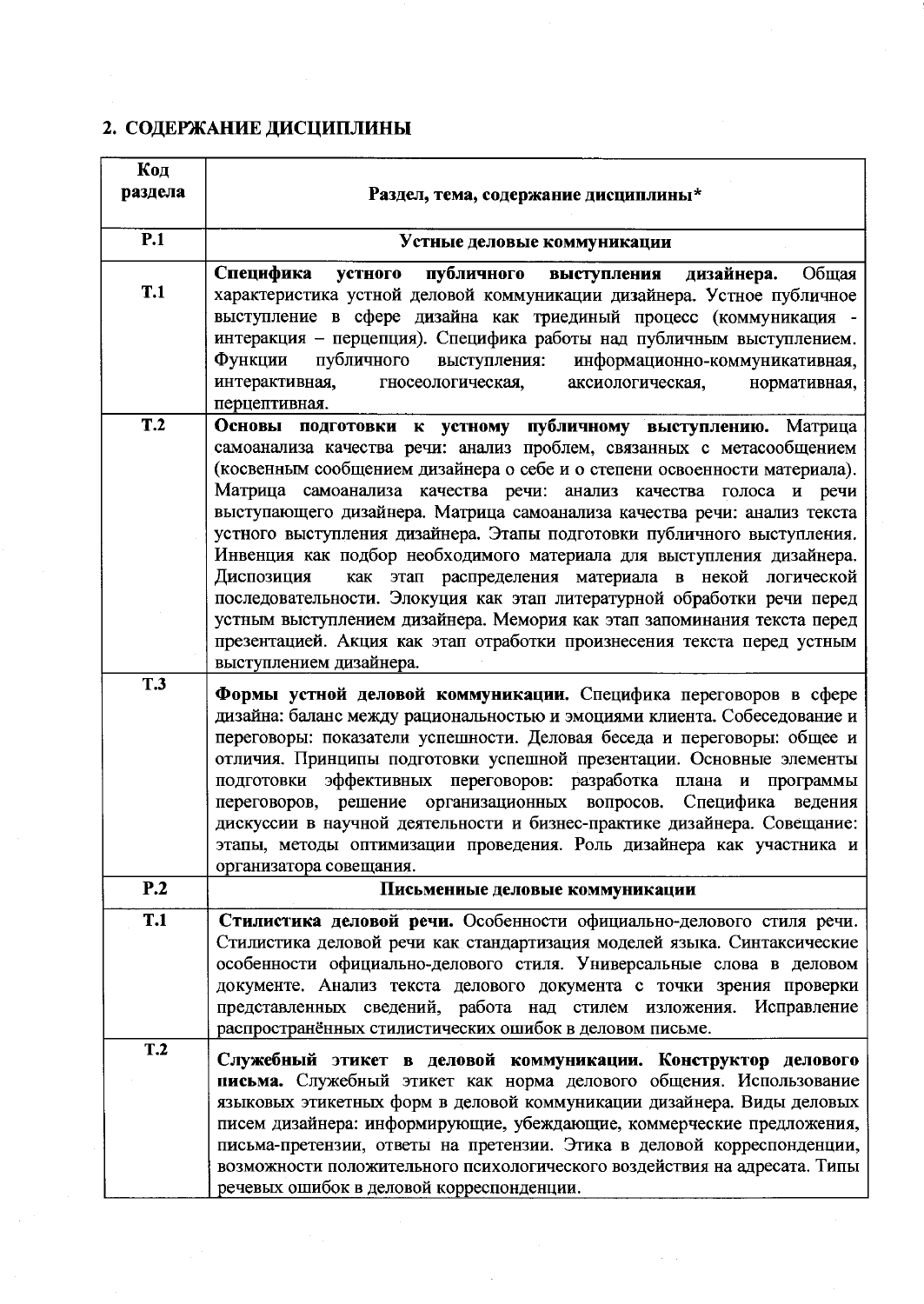## 3. РАСПРЕДЕЛЕНИЕ УЧЕБНОГО ВРЕМЕНИ

## 3.1 Распределение аудиторных занятий и самостоятельной работы по разделам дисциплины

|                |                    |                                                                                     |                |                | Аудиторные занятня<br>(час.)   | Самост.          |                                                                  |
|----------------|--------------------|-------------------------------------------------------------------------------------|----------------|----------------|--------------------------------|------------------|------------------------------------------------------------------|
| Семестр        | семестра<br>Неделя | Раздел дисциплины,<br>тема                                                          | ВСЕГО          | Лекции         | Практ.<br>занятня,<br>семинары | работа<br>(час.) | Оценочные<br>средства                                            |
|                |                    | Р.1. Устные деловые<br>коммуникации                                                 |                |                |                                |                  |                                                                  |
| 3              | 1                  | Тема 1. Специфика устного<br>публичного выступления<br>дизайнера                    | $\overline{4}$ | $\overline{2}$ |                                | 2                | задания для<br>лекции с<br>элементами<br>эвристической<br>беседы |
| 3              |                    | Тема 2. Основы подготовки<br>2-4 к устному публичному<br>выступлению.               | 12             |                | 6                              | 6                | Задания к<br>семинару №1,2,3                                     |
| 3              | $5-6$              | Тема 3. Формы устной<br>публичной коммуникации                                      | 8              |                | 4                              | 4                | Задания к<br>семинару 4,5<br>(деловая игра)                      |
|                |                    | Р.2. Письменные деловые<br>коммуникации                                             |                |                |                                |                  |                                                                  |
| $\overline{3}$ | $7 - 8$            | Т 1. Стилистика деловой<br>речи. Особенности<br>официально-делового стиля<br>речи.  | 8              | $\overline{2}$ | $\overline{2}$                 | 4                | Задания к<br>семинару № 6<br>(контрольная<br>работа)             |
| 3              | 9                  | Т 2. Служебный этикет в<br>деловой коммуникации.<br>Конструктор делового<br>письма. | 4              |                | $\overline{2}$                 | $\overline{2}$   | Задания к<br>семинару № 7<br>(дискуссия)                         |
|                |                    | Подготовка к экзамену                                                               | 36             |                |                                | 36               |                                                                  |
|                |                    | Итого:                                                                              | 72             | 4              | 14                             | 54               | экзамен                                                          |

#### 3.2 Другие виды занятий

Не предусмотрено

## 3.3 Мероприятия самостоятельной работы и текущего контроля

- 3.3.1 Примерный перечень тем курсовых проектов (курсовых работ) Не предусмотрено
- 3.3.2 Примерный перечень тем расчетно-графических работ Не предусмотрено
- 3.3.3 Примерный перечень тем графических работ

Не предусмотрено

3.3.4 Примерный перечень тем расчетных работ (программных продуктов) Не предусмотрено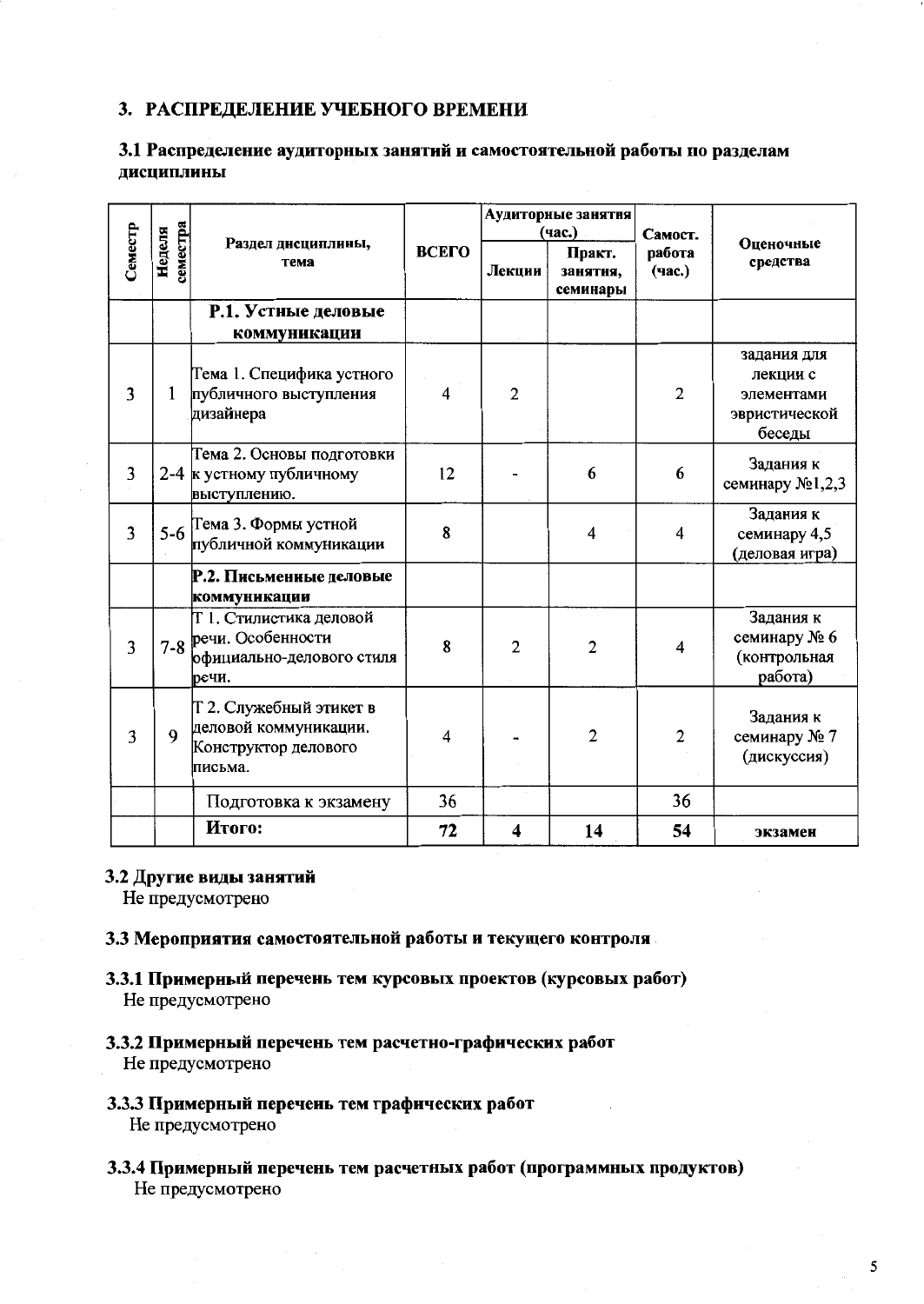- 3.3.5 Примерный перечень тем рефератов (эссе, творческих работ) Не предусмотрено
- 3.3.6 Примерный перечень тем практических внеаудиторных (домашних) работ Не предусмотрено

#### 3.3.7 Примерная тематика контрольных работ Текст для выступления: языковое конструирование

## 3.3.8 Примерная тематика клаузур

Не предусмотрено

## 4. ПРИМЕНЯЕМЫЕ ТЕХНОЛОГИИ ОБУЧЕНИЯ

|                                           |                           |            | Активные методы обучения |           |                  |                              |                             |                                                         |                       | Дистанционные техиологии и<br>электронное обучение |                                       |                             |                                           |                                            |                         |
|-------------------------------------------|---------------------------|------------|--------------------------|-----------|------------------|------------------------------|-----------------------------|---------------------------------------------------------|-----------------------|----------------------------------------------------|---------------------------------------|-----------------------------|-------------------------------------------|--------------------------------------------|-------------------------|
| Код<br>раздела,<br>темы<br>дисципли<br>ны | Компьютерное тестирование | Кейс-метод | Деловая или ролевая игра | Портфолио | Работа в команде | Метод развивающей кооперации | Балльно-рейтинговая система | эвристической беседы<br>элементами<br>$\circ$<br>Лекции | Другие методы (какие) | Сетевые учебные курсы                              | Виртуальные практикумы и<br>гренажеры | Вебинары и видеоконференции | Асинхронные web-конференции и<br>семинары | Совместная работа и разработка<br>контента | Другие (указать, какие) |
| P.1 T.1                                   |                           |            |                          |           |                  |                              |                             |                                                         |                       |                                                    |                                       |                             |                                           |                                            |                         |
| T.2                                       |                           |            |                          |           |                  |                              |                             |                                                         |                       |                                                    |                                       |                             |                                           |                                            |                         |
| P.2. T.1                                  |                           |            |                          |           |                  |                              |                             |                                                         |                       |                                                    |                                       |                             |                                           |                                            |                         |
| T.2                                       |                           |            |                          |           |                  |                              |                             |                                                         |                       |                                                    |                                       |                             |                                           |                                            |                         |
| <b>T.3</b>                                |                           |            |                          |           |                  |                              |                             |                                                         |                       |                                                    |                                       |                             |                                           |                                            |                         |

## 5. УЧЕБНО-МЕТОДИЧЕСКОЕ И ИНФОРМАЦИОННОЕ ОБЕСПЕЧЕНИЕ ДИСЦИПЛИНЫ

## 5.1. Рекомендуемая литература

#### 5.1.1. Основная литература

- 1) Основы профессиональной межкультурной коммуникации: учебник / Н.В. Барышников. -M.: ИНФРА-М, 2014. URL: http://znanium.com/catalog.php?bookinfo=408974
- 2) Титова, Л.Г. Технологии делового общения : учебное пособие / Л.Г. Титова. М. : Юнити-Дана, 2015. - 239 с. URL: http://biblioclub.ru/index.php?page=book&id=436854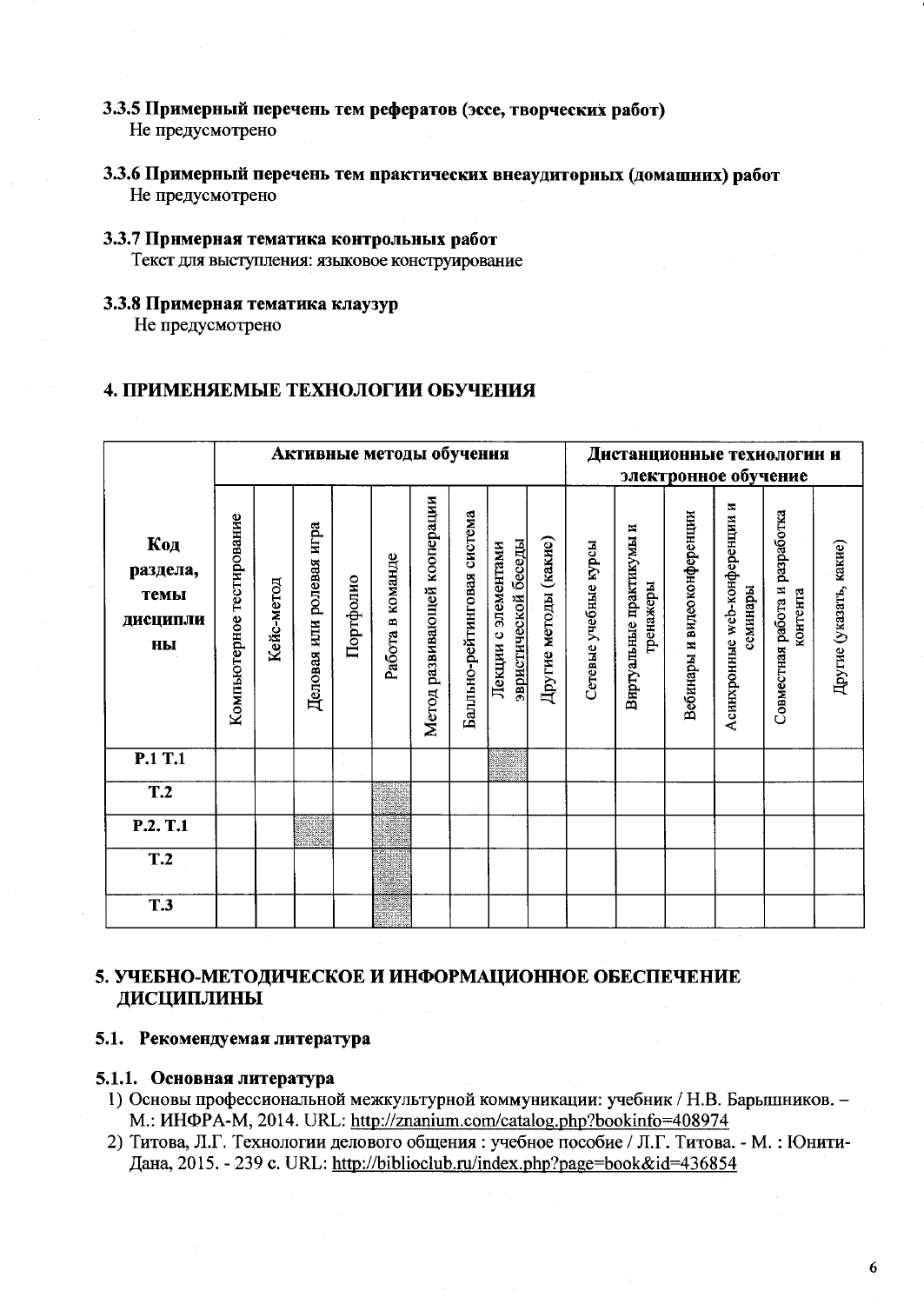## 5.1.2. Дополнительная литература

- 1) Кондакова, Ю.В. Устное публичное выступление : учеб.пособие / Ю. В. Кондакова; Урал. гос. архитектурно-художеств. акад. - Екатеринбург : Архитектон, 2010. - 138 с.
- 2) Основы профессиональной межкультурной коммуникации: учебник / Н. В. Барышников. М. : ИНФРА-М. 2014.
- 3) Гнатюк О. Л. Основы теории коммуникации: учеб. пособие / О. Л. Гнатюк. М.: КНОРУС, 2012. – 256 с. – Гриф УМС.
- 4) Теория и практика общественно-научной информации. Выпуск 20, М.: РАН ИНИОН, 2011. 229 c.
- 5) Коммуникативные технологии в информационном обществе: практикум / сост. Е.А. Сергодеева, М.Т. Асланова, Е.В. Сапрыкина. - Ставрополь: СКФУ, 2016. - 106 с. URL: http://biblioclub.ru/index.php?page=book&id=466994
- 6) Психология и этика делового общения: учебник / В.Ю. Дорошенко, Л.И. Зотова, В.Н. Лавриненко и др. - 5-е изд., перераб. и доп. - М. : Юнити-Дана, 2015. - 415 с. URL: http://biblioclub.ru/index.php?page=book&id=117118
- 7) Чернышова, Л.И. Деловое общение: учебное пособие / Л.И. Чернышова. М.: Юнити-Дана, 2008. - 416 c. URL: http://biblioclub.ru/index.php?page=book&id=89669
- 8) Фатеева, И.М. Культура речи и деловое общение : учебное пособие / И.М. Фатеева. М. : МИРБИС Директ-Медиа. 2016. 269 URL:  $\ddot{\cdot}$  $\mathbf{c}$ . http://biblioclub.ru/index.php?page=book&id=441404

#### 5.2. Учебно-методическое обеспечение для самостоятельной работы

Ветошкин В.И., Кондакова Ю.В. Организация самостоятельной работы студентов: учебнометодическое пособие./В.И. Ветошкин, Ю.В. Кондакова. - Екб: Архитектон, 2009. - 88 с.

#### информационных технологий, используемых  $5.3$ Перечень при осуществлении образовательного процесса по дисциплине, включая перечень программного обеспечения и ннформационных справочных систем\*

#### 5.3.1 Перечень программного обеспечення

| Тип ПО                          | Название         | <b>Источник</b>        | Доступность для<br>студентов                                                                   |
|---------------------------------|------------------|------------------------|------------------------------------------------------------------------------------------------|
| Прикладное ПО/<br>Офисный пакет | Microsoft Office | Лицензионная программа | Доступно<br>в компьютерном<br>классе и в<br>аудиториях для<br>самостоятельной<br>работы УрГАХУ |

#### 5.3.2 Базы данных и ннформационные справочные системы

КонсультантПлюс: http://www.consultant.ru/

#### 5.4. Электронные образовательные ресурсы http://znanium.com http://biblioclub.ru www.biblio-online.ru

## 6. МЕТОДИЧЕСКИЕ УКАЗАНИЯ ДЛЯ ОБУЧАЮЩИХСЯ ПО ОСВОЕНИЮ ДИСЦИПЛИНЫ

Студент обязан:

1) знать:

график учебного процесса по дисциплине (календарный план аудиторных занятий и планграфик самостоятельной работы);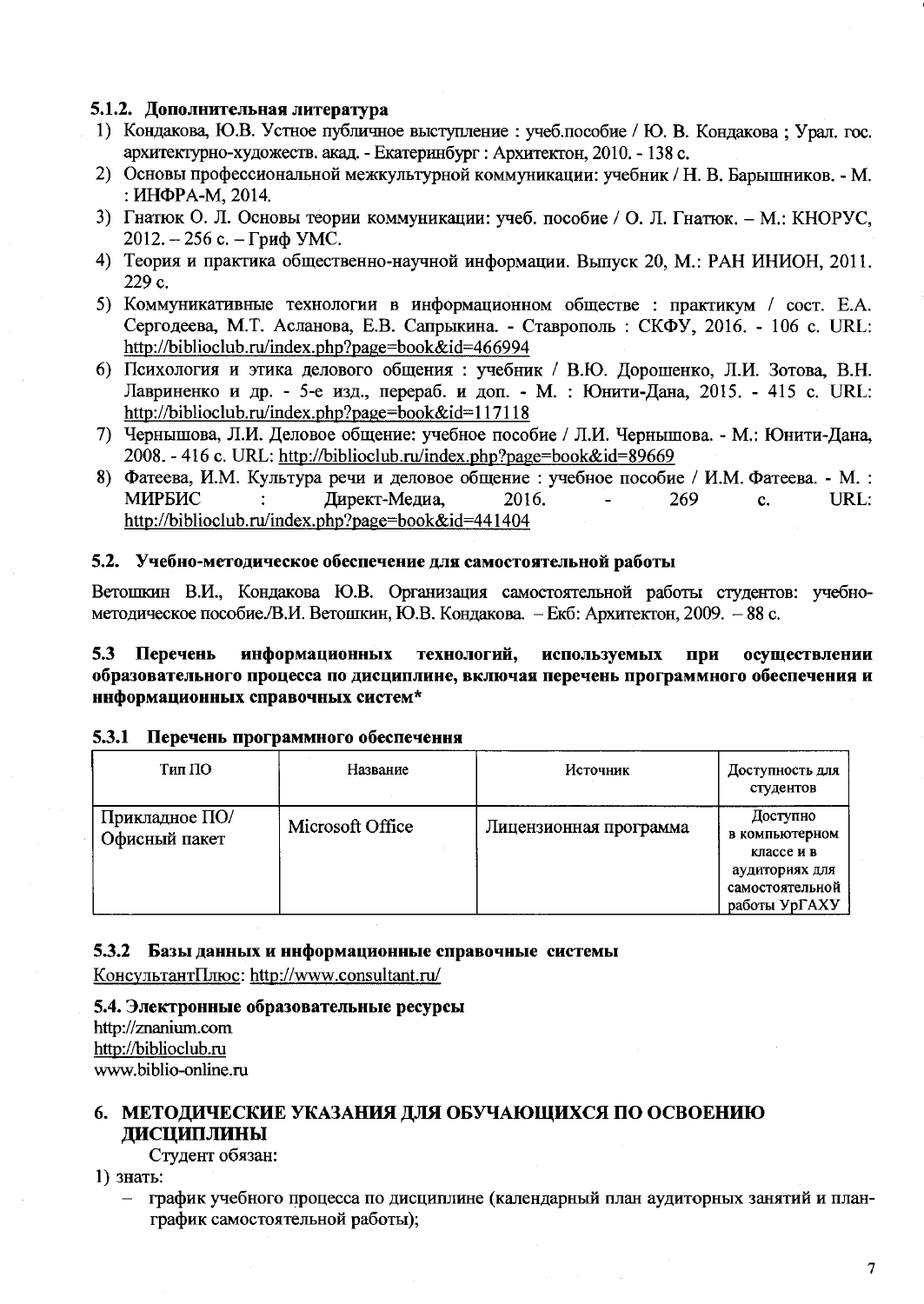- порядок формирования итоговой оценки по дисциплине; (преподаватель на первом занятии по дисциплине знакомит студентов с перечисленными организационно-методическими материалами);
- 2) посещать все виды аудиторных занятий (преподаватель контролирует посещение всех видов занятий). вести самостоятельную работу по дисциплине, используя литературу, рекомендованную в рабочей программе дисциплины и преподавателем (преподаватель передает список рекомендуемой литературы студентам);
- 3) готовиться и активно участвовать в аудиторных занятиях, используя рекомендованную литературу и методические материалы;
- 4) своевременно и качественно выполнять все виды аудиторных и самостоятельных работ, предусмотренных графиком учебного процесса по дисциплине (преподаватель ведет непрерывный мониторинг учебной деятельности студентов);
- 5) в случае возникновения задолженностей по текущим работам своевременно до окончания семестра устранить их, выполняя недостающие или исправляя не зачтенные работы, предусмотренные графиком учебного процесса (преподаватель на основе данных мониторинга учебной деятельности своевременно предупреждает студентов о возникших задолженностях и необходимости их устранения).

## 7. МАТЕРИАЛЬНО-ТЕХНИЧЕСКОЕ ОБЕСПЕЧЕНИЕ ДИСЦИПЛИНЫ

Аудитория с соответствующей инфраструктурой и с мультимедиа-проектором

## 8. ФОНД ОЦЕНОЧНЫХ СРЕДСТВ ДЛЯ ПРОВЕДЕНИЯ ПРОМЕЖУТОЧНОЙ **АТТЕСТАЦИИ**

Фонд оценочных средств предназначен для оценки:

- 1) соответствия фактически достигнутых каждым студентом результатов изучения дисциплины результатам, запланированным в формате дескрипторов «знать, уметь, иметь навыки» (п.1.4) и получения интегрированной оценки по дисциплине;
- формирования элементов компетенций, соответствующих изучения  $2)$ уровня этапу дисциплины.

#### **РЕЗУЛЬТАТОВ** 8.1. КРИТЕРИИ **ОЦЕНИВАНИЯ** КОНТРОЛЬНО-ОЦЕНОЧНЫХ ПРОМЕЖУТОЧНОЙ ТЕКУЩЕЙ **АТТЕСТАЦИИ**  $\Pi$ <sup>O</sup> МЕРОПРИЯТИЙ И ДИСЦИПЛИНЕ

8.1.1. Уровень формирования элементов компетенций, соответствующих этапу изучения дисциплины, оценивается с использованием следующих критериев и шкалы оценок\*:

| Критерии             | Шкала оценок |                                           |  |
|----------------------|--------------|-------------------------------------------|--|
| Оценка по дисциплине |              | Уровень освоения элементов<br>компетенций |  |
| Отлично              |              | Высокий                                   |  |
| Хорошо               | Зачтено      | Повышенный                                |  |
| Удовлетворительно    |              | Пороговый                                 |  |
| Неудовлетворительно  | Не зачтено   | Элементы не освоены                       |  |

\*) описание критериев см. Приложение 1.

8.1.2. Промежуточная аттестация по дисциплине представляет собой комплексную оценку, определяемую уровнем выполнения всех запланированных контрольно-оценочных мероприятий (КОМ). Используемый набор КОМ имеет следующую характеристику: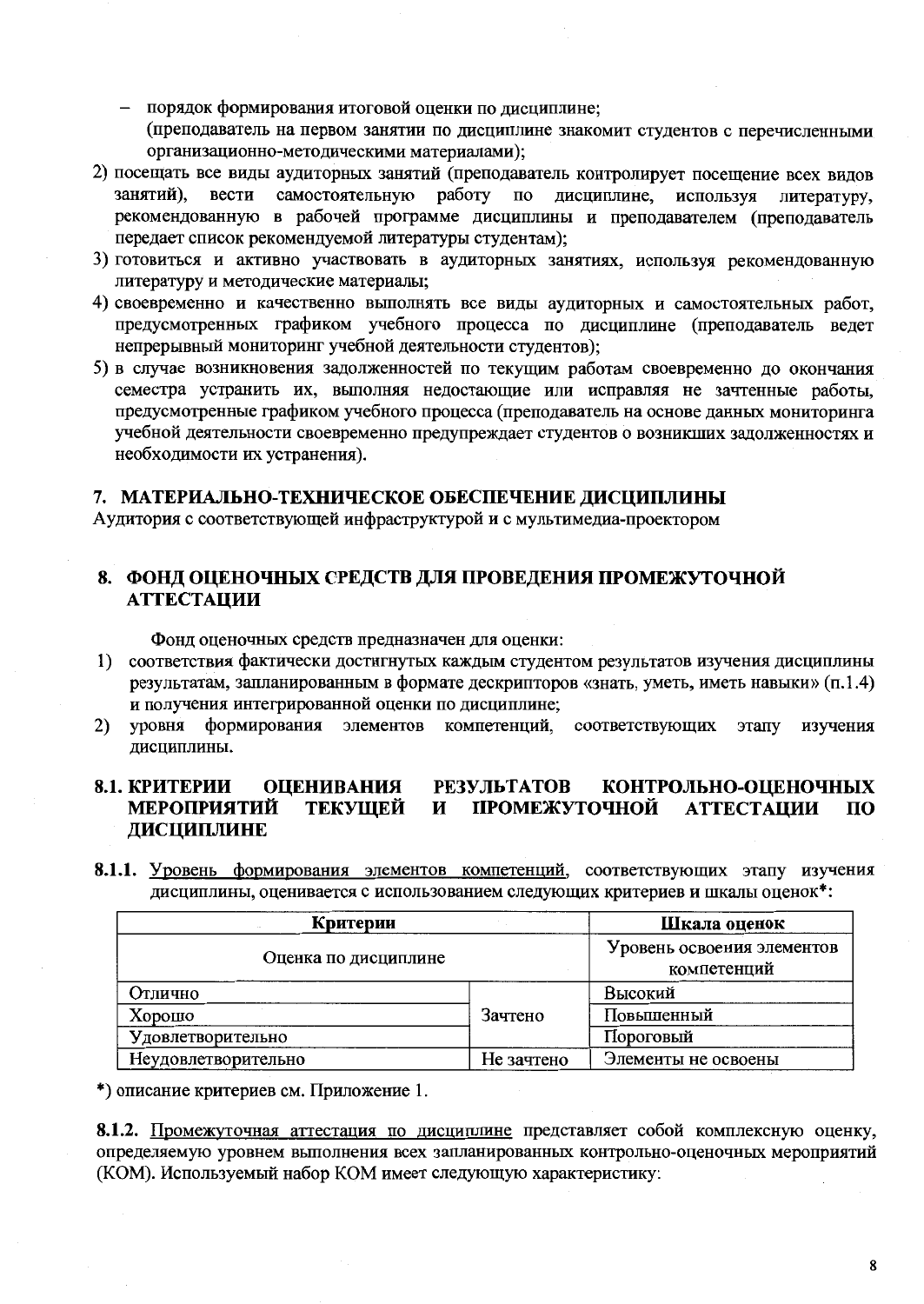| Nο<br>$\pi/\pi$ | Форма КОМ                                    | Состав КОМ                                                                                                                            |
|-----------------|----------------------------------------------|---------------------------------------------------------------------------------------------------------------------------------------|
|                 | Посещение аудиторных занятий                 |                                                                                                                                       |
|                 | Выполнение заданий по темам занятий (лекций) | лекция №1 - 2 задания                                                                                                                 |
| 3               | Участие в семинарских занятиях               | Задания к семинарам<br>№ 1 - 7 заданий<br>№ 2 - 7 заданий<br>№ 3 - 7 заданий<br>№ 4 - 4 задания<br>№ 5 - 5 заданий<br>№ 7 - 2 задания |
| 4               | Контрольная работа                           | 3 задания (семинар № 6)                                                                                                               |
|                 | Экзамен                                      | 26 вопросов                                                                                                                           |

Характеристика состава заданий КОМ приведена в разделе 8.3.

8.1.3. Оценка знаний, умений и навыков, продемонстрированных студентами при выполнении отдельных контрольно-оценочных мероприятий и оценочных заданий, входящих в их состав, осуществляется с применением следующей шкалы оценок и критериев:

| Уровни оценки<br><b>и достижений</b><br>студента (оценки) | Критерии<br>для определения уровня достижений<br>Выполненное оценочное задание:                  | Шкала оценок              |  |
|-----------------------------------------------------------|--------------------------------------------------------------------------------------------------|---------------------------|--|
| <b>Высокий</b> (В)                                        | соответствует требованиям*, замечаний нет                                                        | Отлично (5)               |  |
| Средний (С)                                               | соответствует требованиям*, имеются<br>замечания, которые не требуют<br>обязательного устранения | Хорошо $(4)$              |  |
| Пороговый (П)                                             | не в полной мере соответствует<br>требованиям*, есть замечания                                   | Удовлетворительно         |  |
| Недостаточный (Н)                                         | не соответствует требованиям*, имеет<br>существенные ошибки, требующие<br>исправления            | Неудовлетворительно       |  |
| $Her$ результата $(O)$                                    | не выполнено или отсутствует                                                                     | Оценка не<br>выставляется |  |

\*) Требования и уровень достижений студентов (соответствие требованиям) по каждому контрольно-оценочному мероприятию определяется с учетом критериев, приведенных в Приложении 1.

## 8.2. КРИТЕРИИ ОЦЕНИВАНИЯ РЕЗУЛЬТАТОВ ПРОМЕЖУТОЧНОЙ АТТЕСТАЦИИ ПРИ ИСПОЛЬЗОВАНИИ НЕЗАВИСИМОГО ТЕСТОВОГО КОНТРОЛЯ

При проведении независимого тестового контроля как формы промежуточной аттестации применяется методика оценивания результатов, предлагаемая разработчиками тестов.

## 8.3. ОЦЕНОЧНЫЕ СРЕДСТВА ДЛЯ ПРОВЕДЕНИЯ ТЕКУЩЕЙ И ПРОМЕЖУТОЧНОЙ **АТТЕСТАЦИИ**

## 8.3.1. Перечень заданий для лекционных занятий:

Лекция № 1. Р 1. Тема 1. Специфика устного публичного выступления дизайнера (лекция с элементами эвристической беседы):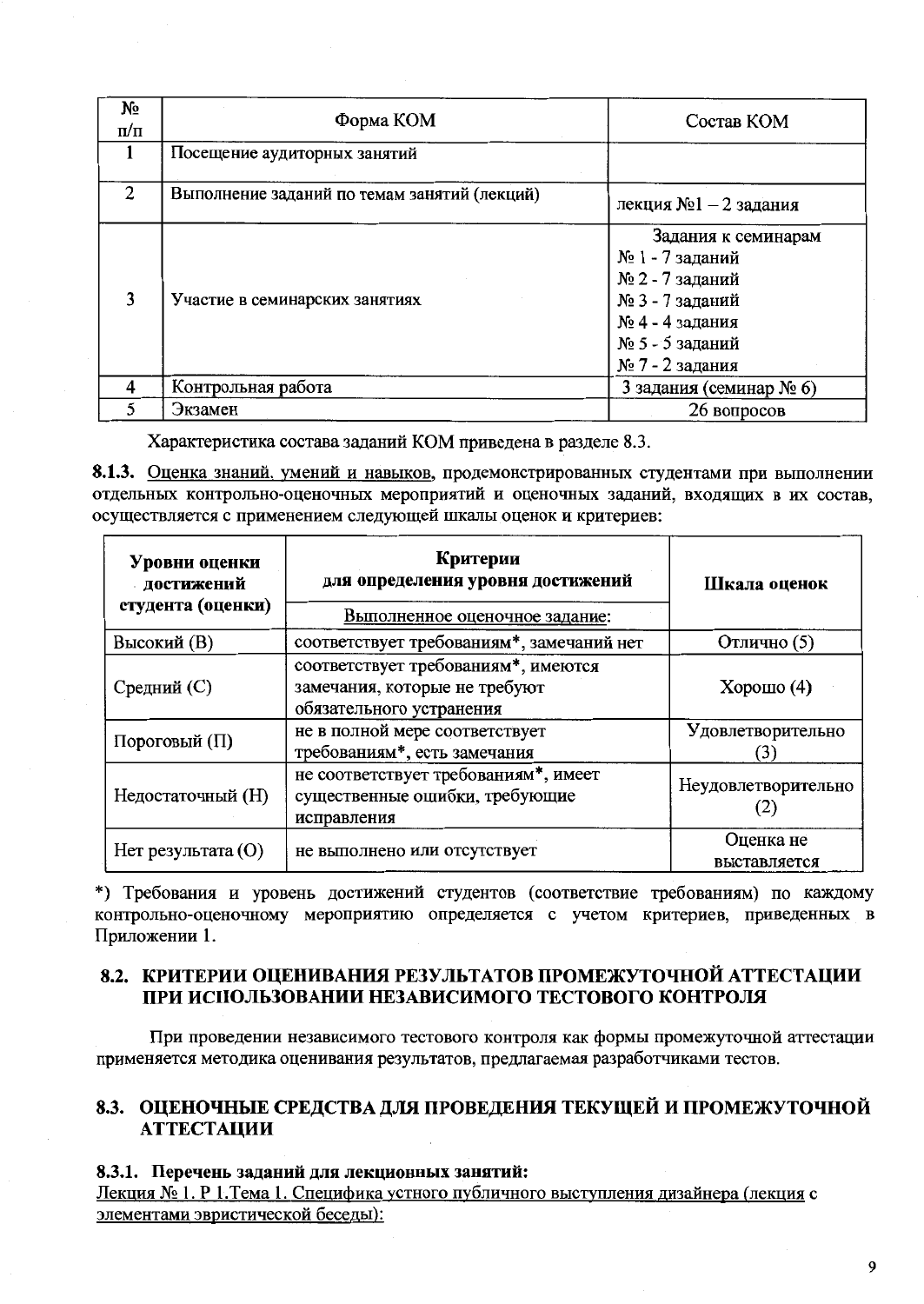- 1) Раскрыть теоретический смысл анализа изучаемой проблемы в системе целей и задач темы лекции.
- 2) Выявить и зафиксировать черты изучаемого направления, проанализировать его особенности.

### 8.3.2. Перечень заданий для семинарских занятий:

Семинары № 1, 2, 3: Р.1. Тема 2 «Основы подготовки к устному публичному выступлению» (дискуссия):

1. Проанализировать факты, которые вы считаете возможным отнести к теме «Дизайн визуальных коммуникаций».

2. Отобрать главные факты, обосновать свой выбор.

3. Составить план речи, разбив его на вступление, основную часть и заключение, обосновать данную структуру речи.

4. Подключить к выступлению демонстрационные средства, обосновать выбор демонстрационных средств.

5. Охарактеризовать проблемы, связанные с метасообщением (косвенным сообщением дизайнера о себе и о степени освоенности материала).

6. Охарактеризовать методики, повышающие качества голоса и речи выступающего.

## Семинары № 4, 5: Р 1. Тема 3. «Формы устной публичной коммуникации» (деловая игра):

1. Подготовить и провести мини-презентацию компании «Золотое сечение» с использованием как можно большего количества различных видов наглядных пособий.

2. Обсудить варианты представленных пособий.

3. Подготовить мини-презентацию (сокращенный вариант) с использованием 2-3 наглядных пособий (на выбор).

4. Представить, что к началу презентации одно из пособий (какое конкретно, будет известно за 5 минут до начала выступления) будет исключено, провести презентацию с учетом данной проблемы.

Семинар № 6: Р 2. Тема 1. Стилистика деловой речи. Особенности официально-делового стиля речи (контрольная работа).

Задание - из набора разрозненных и логически некорректно составленных фраз следует создать текст для выступления:

- 1) Произвести редактуру текста, особенно обратив внимания на правки на логическом, синтаксическом и стилистическом уровне.
- 2) Выделить правки на логическом, синтаксическом и стилистическом уровне
- 3) Раскрыть сущность терминов, универсальных для деловой документации дизайнера. Набор фраз для заданий:

«Дизайн как социальная деятельность связана с отношениями между людьми, поэтому его объектами и субъектами выступают люди со своим опытом, потребностями, интересами, идеалами и ценностными ориентациями».

«Пассивность, распространившаяся в обществе, свидетельствует о том, что всё более актуальной становится проблема личности как субъекта творческой деятельности».

«С рациональной точки зрения люди идут за лидером, открывающим им новые возможности, но на практике далеко не всякий открыватель возможностей может привлечь хоть чье-то внимание».

«Характеризуя функции дизайна, следует выделить и раскрыть следующие: социальноорганизационную (интегративную) – процесс организации и управления, мотивации; культурноорганизационную (социокультурную) - социализация ценностной ориентации людей; нормативно-регулятивную - координация и регулирование интересов».

Семинар № 7: Р 2. Тема 2. Служебный этикет в деловой коммуникации. Конструктор делового письма (дискуссия):

 $10$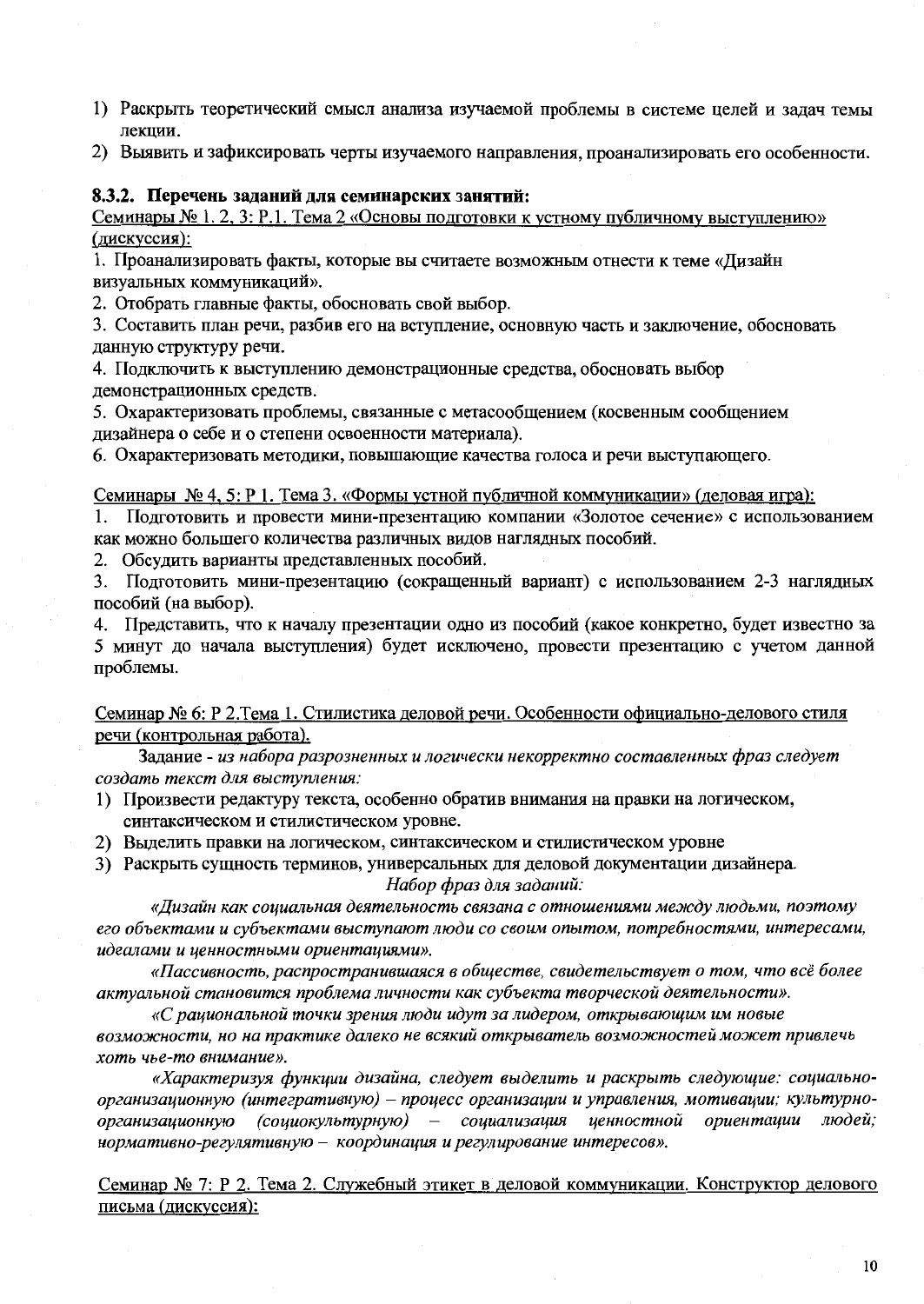1. На основе правил деловой документации и, проявив творческую инициативу, составить деловое письмо, коммерческое предложение (с полной готовностью брать на себя всю полноту профессиональной ответственности).

2. Проанализировать его составляющие: описание проблем, возможности, пользы продукта (услуги) дизайнера.

## 8.3.3 Перечень вопросов к экзамену:

- 1. Общая характеристика устной деловой коммуникации дизайнера.
- 2. Устное публичное выступление в сфере дизайна как триединый процесс (коммуникация интеракция - перцепция).
- 3. Функции публичного выступления: информационно-коммуникативная, интерактивная, гносеологическая.
- 4. Функции публичного выступления: аксиологическая, нормативная, перцептивная.
- 5. Инвенция как подбор необходимого материала для выступления дизайнера.
- 6. Диспозиция как этап распределения материала в некой логической последовательности.
- 7. Элокуция как этап литературной обработки речи перед устным выступлением дизайнера.
- 8. Мемория как этап запоминания текста перед презентацией.
- 9. Акция как этап отработки произнесения текста перед устным выступлением дизайнера.
- 10. Матрица самоанализа качества речи: анализ проблем, связанных с метасообщением (косвенным сообщением дизайнера о себе и о степени освоенности материала).
- 11. Матрица самоанализа качества речи: анализ качества голоса и речи выступающего дизайнера
- 12. Матрица самоанализа качества речи: анализ текста устного выступления дизайнера
- 13. Специфика переговоров в сфере дизайна: баланс между рациональностью и эмоциями клиента.
- 14. Собеседование и переговоры: показатели успешности.
- 15. Деловая беседа и переговоры: общее и отличия.
- 16. Основные элементы подготовки эффективных переговоров: разработка плана и программы переговоров, решение организационных вопросов.
- 17. Специфика ведения дискуссии в научной деятельности и бизнес-практике дизайнера
- 18. Совещание: этапы, методы оптимизации проведения.
- 19. Роль дизайнера как участника и организатора совещания.
- 20. Стилистика деловой речи как стандартизация моделей языка. Синтаксические особенности официально-делового стиля.
- 21. Универсальные слова в деловом документе. Принципы анализа текста делового документа с точки зрения проверки представленных сведений.
- 22. Служебный этикет как норма делового общения. Использование языковых этикетных форм в деловой коммуникации дизайнера.
- 23. Виды деловых писем дизайнера: информирующие, убеждающие, коммерческие предложения.
- 24. 24. Виды деловых писем дизайнера: письма-претензии, ответы на претензии
- 25. Этика в деловой корреспонденции, возможности положительного психологического воздействия на адресата.
- 26. Типы речевых ошибок в деловой корреспонденции.

#### Критерии экзаменационной оценки

#### Оценка «отлично»

систематизированные, глубокие и полные знания по всем разделам дисциплины, а также по основным вопросам, выходящим за пределы учебной программы;

точное использование научной терминологии систематически грамотное и логически правильное изложение ответа на вопросы;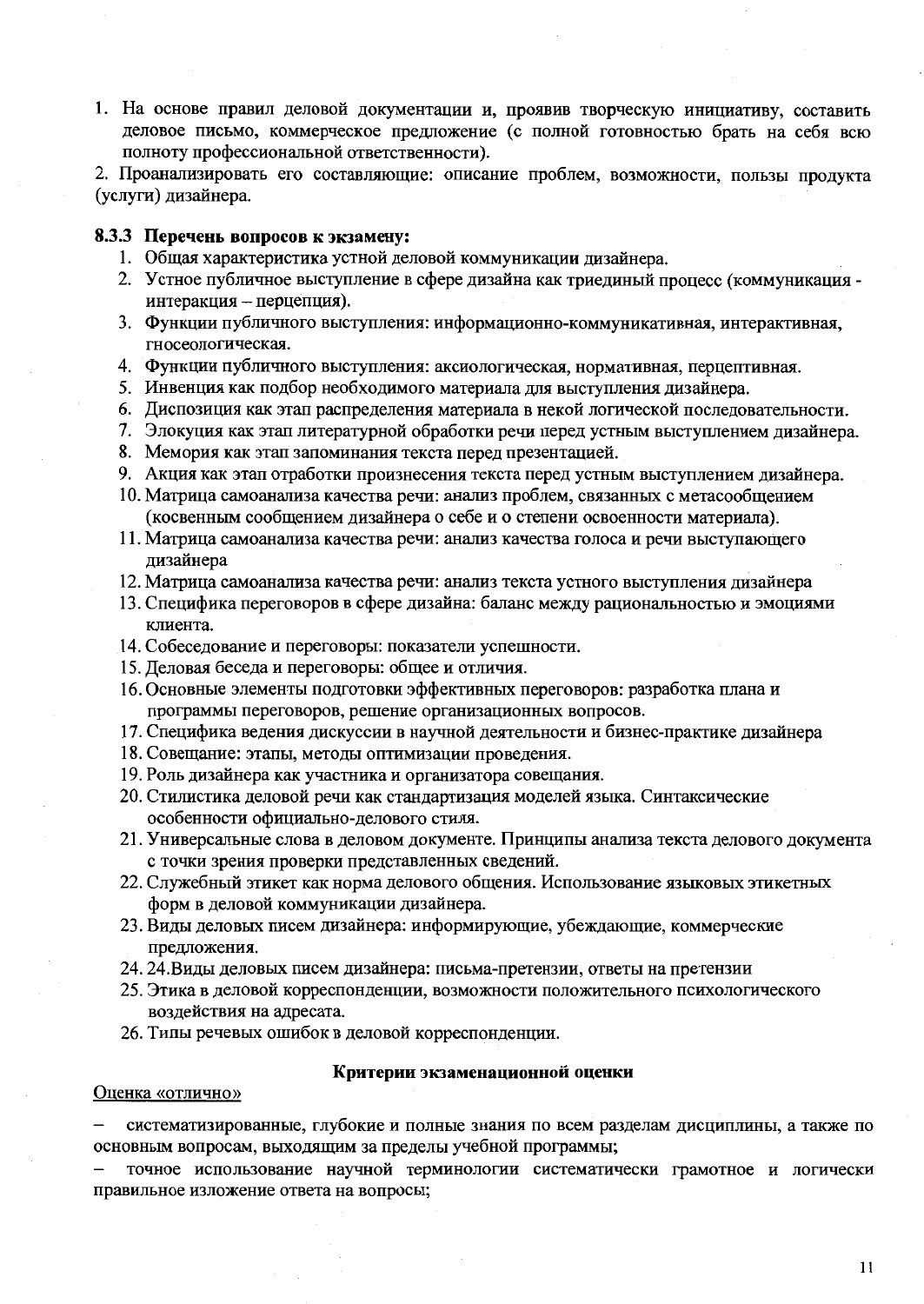безупречное владение инструментарием учебной дисциплины, умение его эффективно использовать в постановке научных и практических задач;

выраженная способность самостоятельно и творчески решать сложные проблемы и нестандартные ситуации;

полное и глубокое усвоение основной и дополнительной литературы, рекомендованной учебной программой по дисциплине;

умение ориентироваться в теориях, концепциях и направлениях дисциплины и давать им критическую оценку, используя научные достижения других дисциплин;

творческая самостоятельная работа на практических/семинарских занятиях, активное участие в групповых обсуждениях, высокий уровень культуры исполнения заданий;

высокий уровень сформированности заявленных в рабочей программе компетенций.

#### Оценка «хорошо»

достаточно полные и систематизированные знания по дисциплине;

умение ориентироваться в основных теориях, концепциях и направлениях дисциплины и  $\overline{a}$ давать им критическую оценку;

использование научной терминологии, лингвистически и логически правильное изложение ответа на вопросы, умение делать обоснованные выводы;

владение инструментарием по дисциплине, умение его использовать в постановке и решении научных и профессиональных задач;

усвоение основной и дополнительной литературы, рекомендованной учебной программой по дисциплине;

самостоятельная работа на практических занятиях, участие в групповых обсуждениях, высокий уровень культуры исполнения заданий;

средний уровень сформированности заявленных в рабочей программе компетенций.

#### Оценка «удовлетворительно»

достаточный минимальный объем знаний по дисциплине;

усвоение основной литературы, рекомендованной учебной программой;  $\overline{\phantom{a}}$ 

умение ориентироваться в основных теориях, концепциях и направлениях по дисциплине и давать им оценку;

использование научной терминологии, стилистическое и логическое изложение ответа на вопросы, умение делать выводы без существенных ошибок;

владение инструментарием учебной дисциплины, умение его использовать в решении типовых задач;

умение под руководством преподавателя решать стандартные задачи;

работа под руководством преподавателя на практических занятиях, допустимый уровень  $$ культуры исполнения заданий

достаточный минимальный уровень сформированности заявленных в рабочей программе  $\overline{\phantom{m}}$ компетенций.

#### Оценка «неудовлетворительно»

- фрагментарные знания по дисциплине;  $\overline{\phantom{0}}$
- отказ от ответа (выполнения письменной работы);  $\overline{\phantom{0}}$
- знание отдельных источников, рекомендованных учебной программой по дисциплине;
- неумение использовать научную терминологию;  $\overline{\phantom{0}}$
- наличие грубых ошибок;
- низкий уровень культуры исполнения заданий;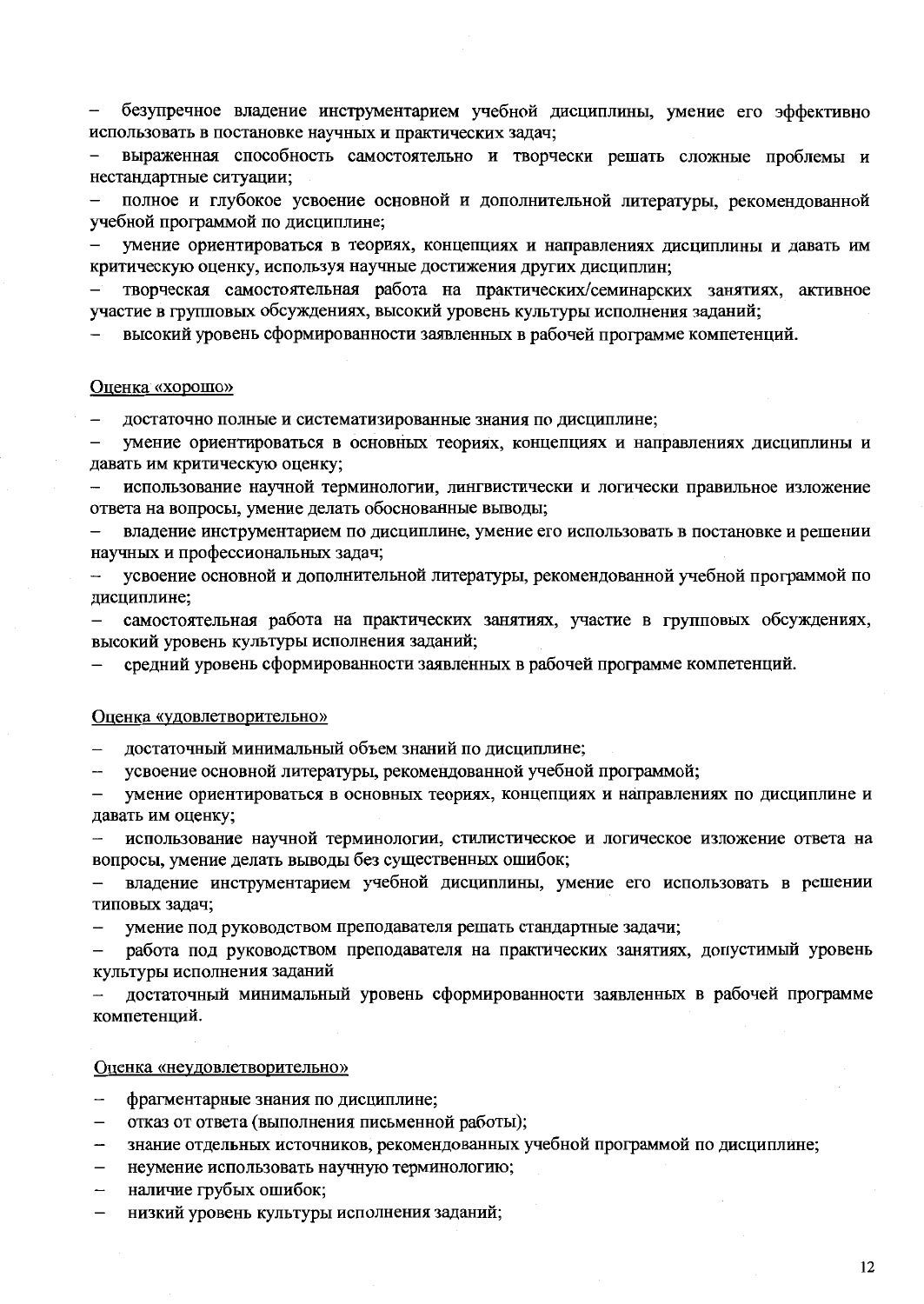низкий уровень сформированности заявленных в рабочей программе компетенций.  $\equiv$ 

|                            | Рабочая программа дисциплины составлена авторами: |                                              |              |                |         |  |  |  |  |  |  |  |
|----------------------------|---------------------------------------------------|----------------------------------------------|--------------|----------------|---------|--|--|--|--|--|--|--|
| No<br>$\Pi/\Pi$            | Кафедра                                           | Ученая<br>степень, ученое<br>звание          | Должность    | ФИО            | Подпись |  |  |  |  |  |  |  |
|                            | Кафедра<br>социальных и<br>гуманитарных<br>наук   | Канд. филол.<br>профессор<br>наук,<br>доцент |              | Ю.В. Кондакова |         |  |  |  |  |  |  |  |
|                            |                                                   | Рабочая программа дисциплины согласована     |              |                |         |  |  |  |  |  |  |  |
|                            | гуманитарных наук                                 | Заведующий кафедрой социальных и             |              | В.И. Ветошкин  |         |  |  |  |  |  |  |  |
| Директор библиотеки УрГАХУ |                                                   |                                              | Н.В. Нохрина |                |         |  |  |  |  |  |  |  |
| Декан ФОЗО                 |                                                   |                                              |              | И.В. Сагарадзе |         |  |  |  |  |  |  |  |